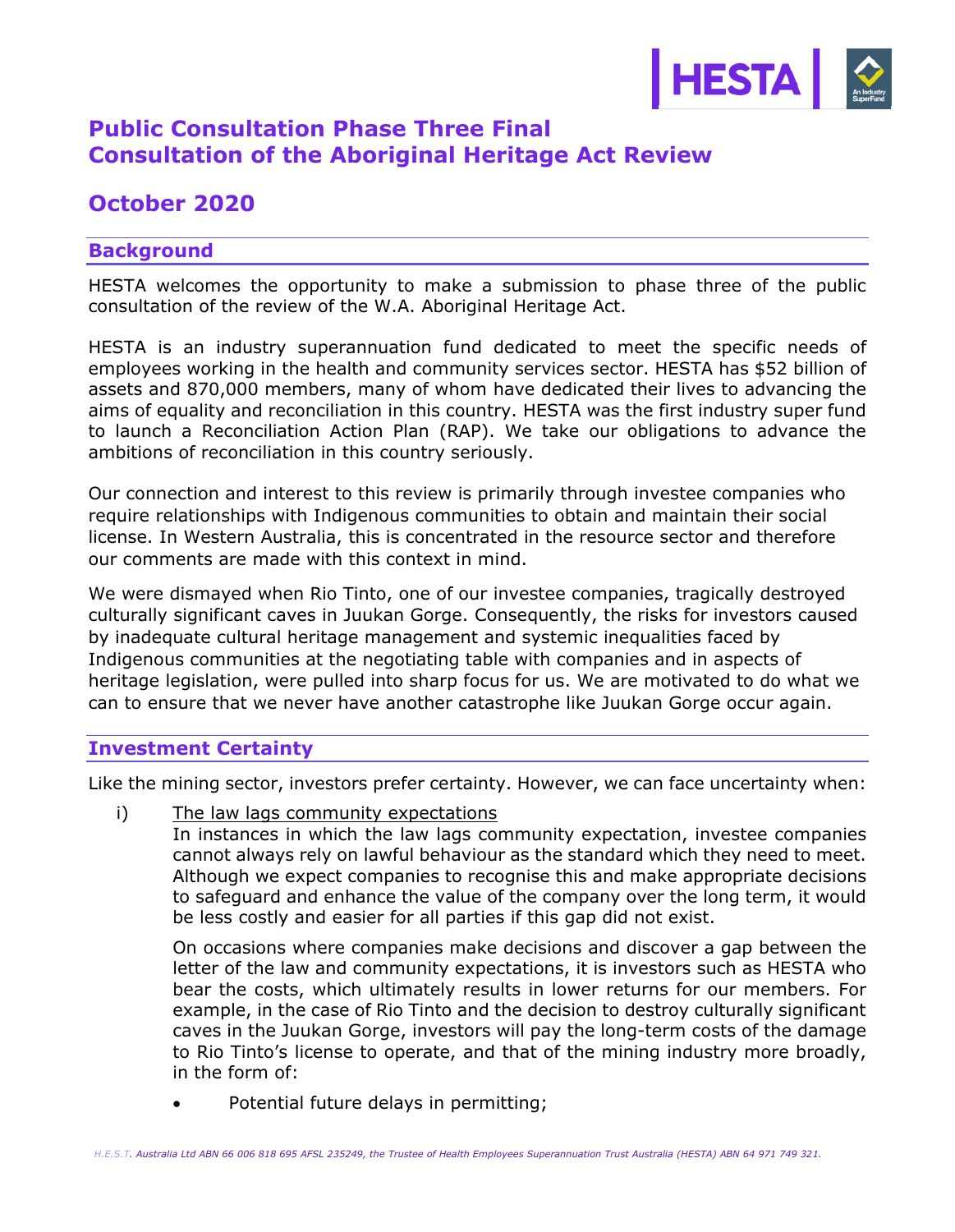- A lack of trust from Traditional Owners and understandable reticence to engage in future agreement-making processes;
- Board and management time and resources responding to the fallout of the company's actions and;
- The resource-intensive road ahead for Rio Tinto and the industry to rebuild its reputation as leaders in the area of Indigenous Relations.

#### ii) There are differing standards across State and Federal legislation

Investors and companies face uncertainty when there are inconsistencies between State and Federal legislation and therefore, we prefer a regime which adheres to clear national standards.

#### iii) Significant power inequalities exist between negotiating parties without oversight or regulation

In reviewing the versions of events leading to the destruction of the caves at Juukan Gorge by relevant parties, it may appear that there were many factors which contributed to it.<sup>1</sup> However, these factors are often derived by the significant power differential that exists between Traditional Owners and companies and the lack of oversight of agreements negotiated in the context of this differential. When significant power imbalances exist, we have learned that they typically eventuate in poor long-term outcomes which are costly for investors, companies and society in general. While we encourage our investee companies to adopt and promote a culture which asks whether companies 'should' do something rather than whether they 'can' do something, unfortunately incidents such as Juukan Gorge prove that industry cannot self-regulate. As such, the only reliable mechanism for investors to reduce uncertainty generated by inequalities is a strong legal framework which sets minimum standards and embeds mechanisms which seek to reduce or regulate these inequalities.

## **Investment Certainty – the case for Best Practice Standards**

It is accepted by a wide range of stakeholders that Western Australia's Aboriginal Heritage Act has needed a significant review for many years. Given that substantial legislative reviews are infrequent, we believe the best way to achieve certainty for as long as possible for all stakeholders, is for updated legislation to incorporate best practice standards at the time of the review.

We recognise and support aspects of the draft legislation which reduce the risk of another incident of the magnitude of Juukan Gorge occurring again, such as:

- i) Equal appeal rights
- ii) An expanded definition of heritage
- iii) Contingency arrangements to cater for situations in which new cultural heritage is discovered or new information about the significance heritage is provided

[b6aff5d067d4&subId=692089;](https://www.aph.gov.au/DocumentStore.ashx?id=774c71e8-0f07-4774-bb7e-b6aff5d067d4&subId=692089) *Submission and supplementary submissions to the Joint Standing Committee on Northern Australia Inquiry into the Destruction of 46,000-year-old Caves at the Juukan Gorge in the Pilbara Region of Western Australia*. Rio Tinto, 31 July 2020,

<https://www.aph.gov.au/DocumentStore.ashx?id=a40d53cc-020b-458d-a75f-6f02fa3e9906&subId=690644>

<sup>1</sup> *Submission to the Joint Standing Committee on Northern Australia Inquiry into the Destruction of 46,000 year-old Caves at the Juukan Gorge in the Pilbara Region of Western Australia*. PKKP Aboriginal Corporation, September 2020, [https://www.aph.gov.au/DocumentStore.ashx?id=774c71e8-0f07-4774-bb7e-](https://www.aph.gov.au/DocumentStore.ashx?id=774c71e8-0f07-4774-bb7e-b6aff5d067d4&subId=692089)